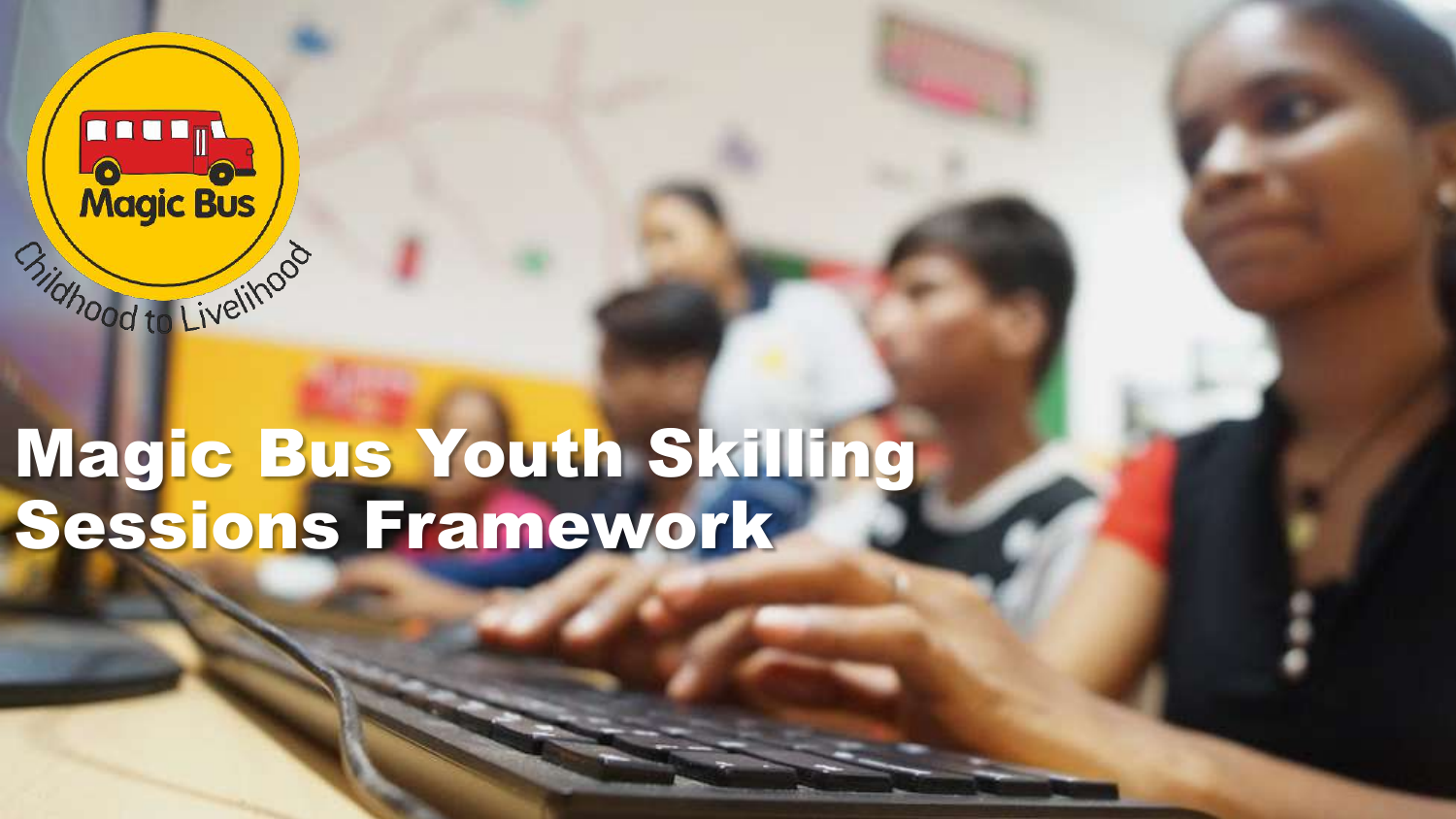### **Overall Sessions**

| <b>Buckets</b>                                                                                                                    | <b>Components</b>                                                                                                                                                                              |     | <b>Week</b> |
|-----------------------------------------------------------------------------------------------------------------------------------|------------------------------------------------------------------------------------------------------------------------------------------------------------------------------------------------|-----|-------------|
| Induction                                                                                                                         | Ice breakers, Self Introduction, About Magic Bus, Metaphor Sessions                                                                                                                            |     |             |
| Core<br><b>Employability</b><br><b>Skills</b>                                                                                     | Life skills<br>(Team Building, Confidence, Communication, Leadership, Self Esteem,<br>Goal setting, Gender Equality, Gender sensitivity and so on)                                             | 23  |             |
|                                                                                                                                   | <b>Work Readiness</b><br>(Dealing with criticism, How to crack an interview, receiving and giving<br>feedbacks, hygiene & dressing, time management, working effectively,<br>planning & so on) | 18  |             |
|                                                                                                                                   | Interview, CV & Pre-placement<br>(CV Preparing, mock interviews)                                                                                                                               | 07  | $2 - 7$     |
| <b>Financial Literacy</b>                                                                                                         | Financial Literacy/ Money Handling<br>06<br>(Savings, earn & learn, opening bank account)                                                                                                      |     |             |
| (Greetings, how to introduce self and others, basic grammar, tense, how<br>23<br>Spoken English<br>to talk to customer and so on) |                                                                                                                                                                                                |     |             |
| <b>Computer Skills</b><br>(IT)                                                                                                    | (Typing & typing speed, Ms Office- Basic, Internet, Email account)                                                                                                                             | 23  |             |
|                                                                                                                                   | Total                                                                                                                                                                                          | 103 | 8           |

The 103 sessions are delivered over 45 working days at rate of 5 days a week

> Average session timing is 2 hrs. Thus the over all curriculum is delivered in about 200 hrs  $(103 \times 2 =$  $^{\sim}$ 200 hrs)

These sessions are covered at a rate of 4.5 hrs per day for about 45 days  $(4.5 \times 45)$  =  $^{\sim}$ 200 hrs)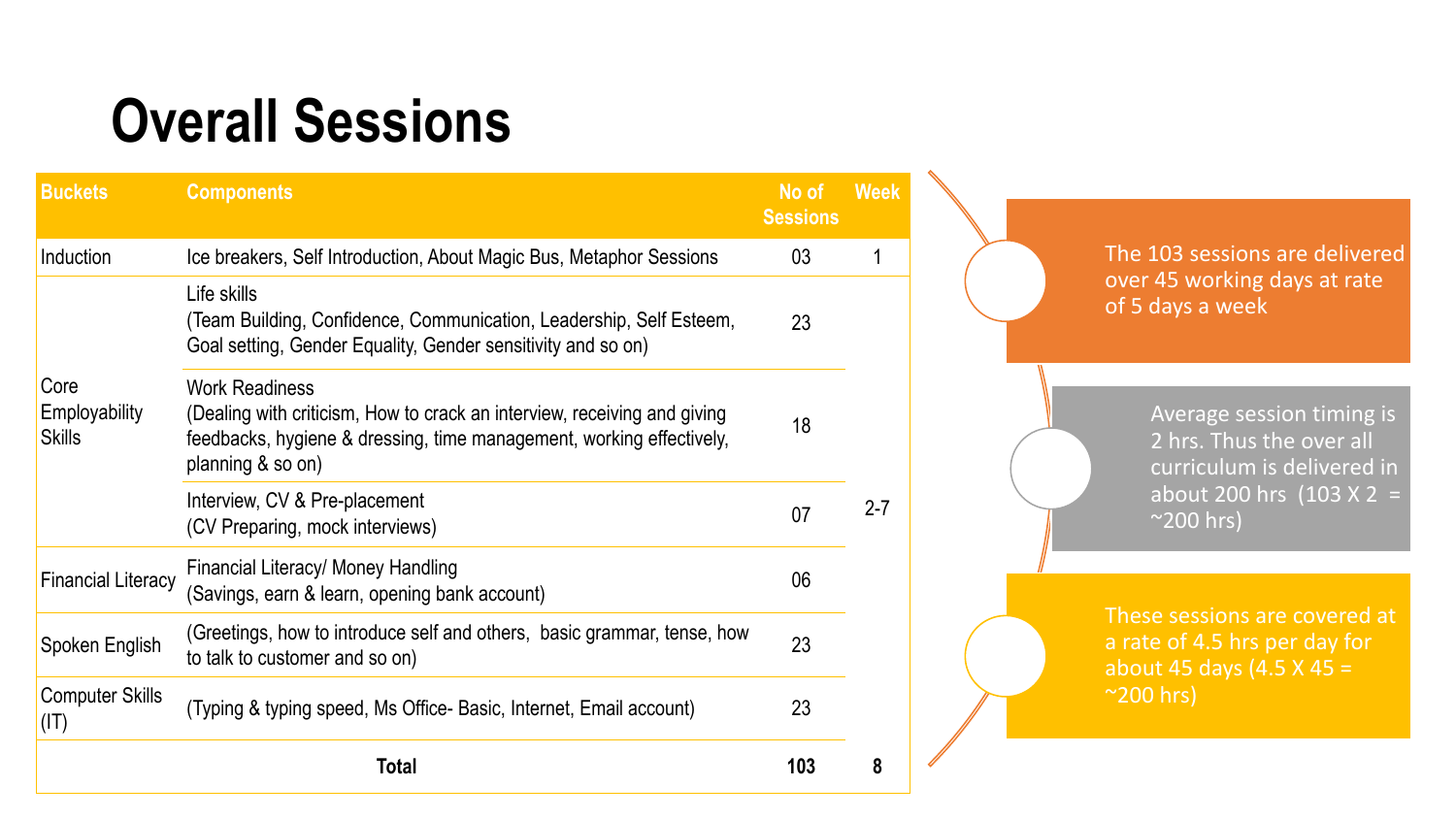### **Induction Sessions**

| Sr. No.        | <b>Session Topic</b>    | <b>Session Number and</b><br><b>Name</b>                                                                           | <b>Take Away</b>                                                  |
|----------------|-------------------------|--------------------------------------------------------------------------------------------------------------------|-------------------------------------------------------------------|
| $\mathbf 1$    | <b>Introduction</b>     | Session 1: Knowing each other and Understanding the<br><b>Magic Bus Livelihood Program</b>                         | Introduction amongst batch<br>participants                        |
| $\overline{2}$ |                         | Session 2: Responsibilities Towards oneself and The Magic<br><b>Bus Livelihood Programme</b>                       | Setting the orientation and<br>seriousness towards the<br>program |
| 3 <sup>1</sup> | <b>Self-Development</b> | Session 3: The Magic Bus Livelihood Programme as a self-<br>development programme: knowing and developing yourself | <b>Self Assessment</b>                                            |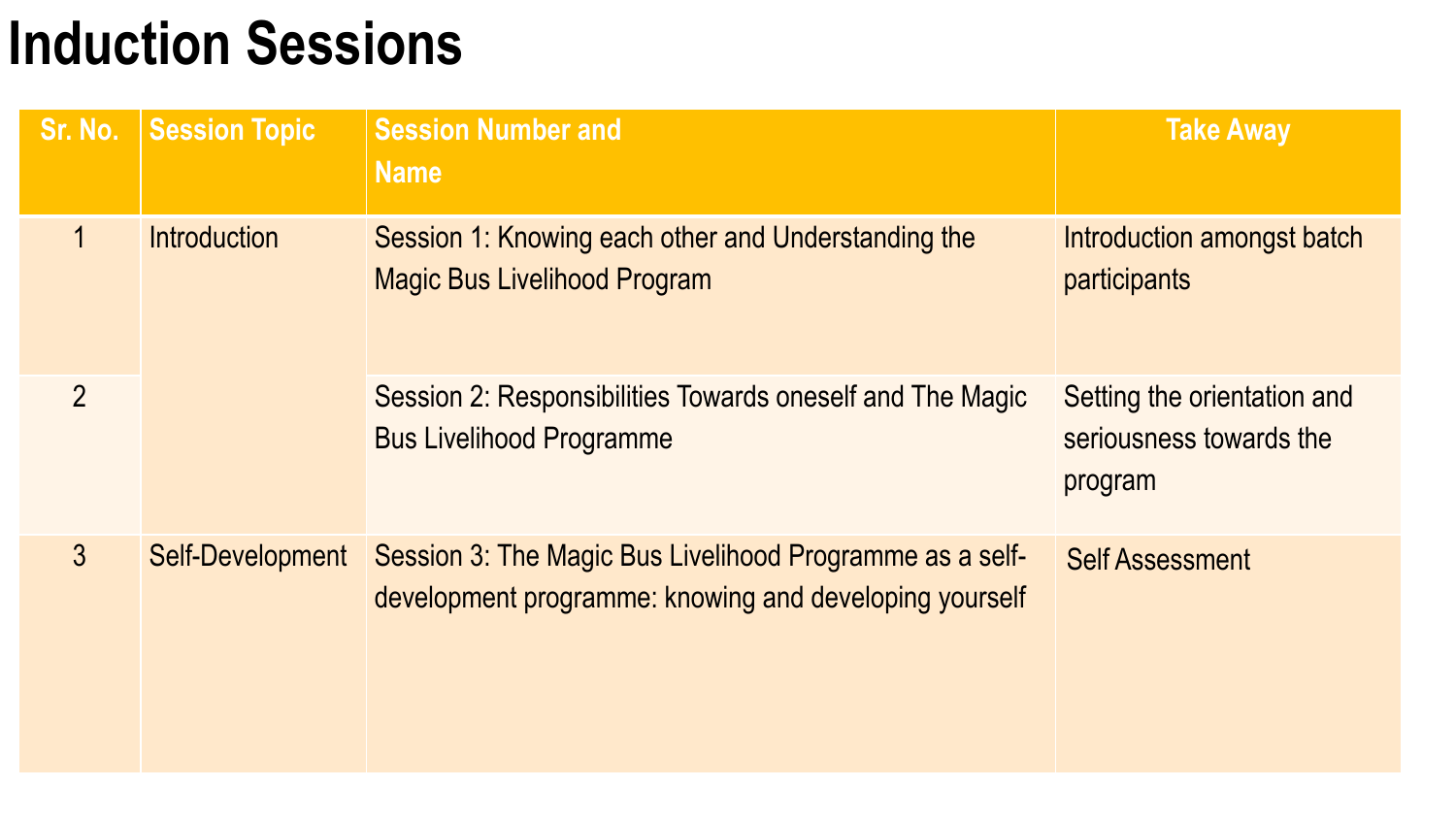| Sr.<br>No.  | <b>Session Topic</b>                                 | <b>Session Number and Name</b>                                                                                                                          | <b>Thematic</b>                                                                                                                                                                                        |
|-------------|------------------------------------------------------|---------------------------------------------------------------------------------------------------------------------------------------------------------|--------------------------------------------------------------------------------------------------------------------------------------------------------------------------------------------------------|
| $1_{\cdot}$ | <b>Goals, Decisions and</b><br><b>Obstacles</b>      | Session 1: Goal Setting, Planning, Career<br><b>Choices</b>                                                                                             | Ability to aware their goals and Career Choices                                                                                                                                                        |
|             | Session 2: SMART Goals; Long and Short<br>term Goals | learn to set SMART goals for themselves and also understand that goals help us<br>to be better organized and enable us carry out tasks more efficiently |                                                                                                                                                                                                        |
|             |                                                      | <b>Session 3: Managing Goals</b>                                                                                                                        | Track their goals in a systematic manner using a goal sheet.                                                                                                                                           |
|             |                                                      | Session 4: Importance of decision making                                                                                                                | To evaluate the decisions that we make and make plans after considering all the<br>consequences. Once we go through a carefully considered process we must stick<br>with the plan and work towards it. |
|             |                                                      | Session 5: Overcoming obstacles and<br>achieving potential                                                                                              | Many obstacles are come in the way of realizing our potential in life and career<br>goals. However, there are strategies and support systems are to help & overcome<br>these obstacles.                |
|             |                                                      | Session 6: Finding the problem                                                                                                                          | Develop the ability to find the root cause of the problem.                                                                                                                                             |
|             |                                                      | Session 7: Effectively solving the problem                                                                                                              | Build ability to handle problems in a systematic manner                                                                                                                                                |
|             |                                                      | Session 8: Resolving conflicts and<br>differences                                                                                                       | Develop the ability to handle conflicting situations in a systematic manner.                                                                                                                           |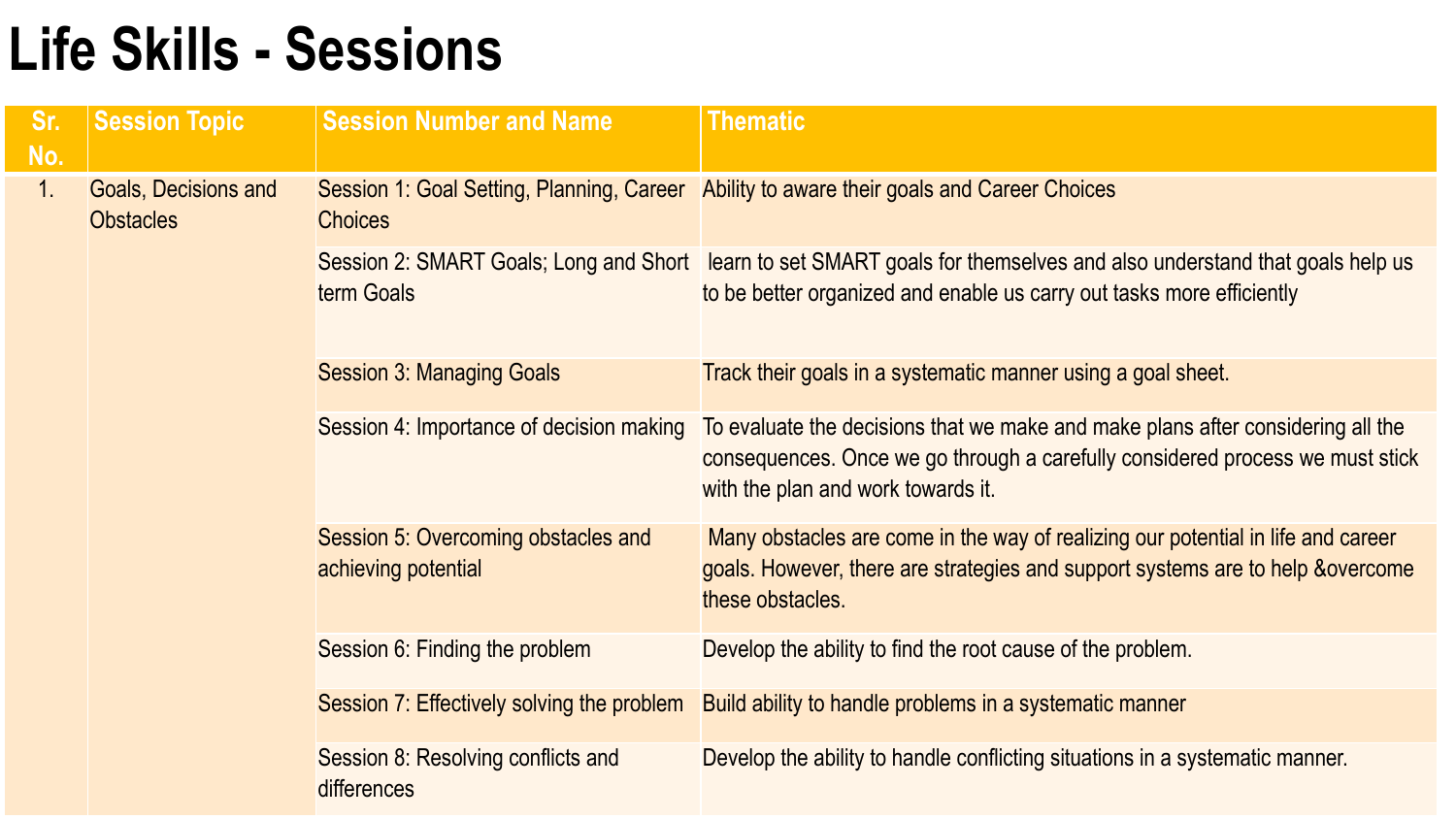|                             | <b>S. No. Session Topic</b>                              | <b>Session Number and Name</b>                                                                                                                                                                                               | <b>Thematic</b>                                                                                                                                                                          |
|-----------------------------|----------------------------------------------------------|------------------------------------------------------------------------------------------------------------------------------------------------------------------------------------------------------------------------------|------------------------------------------------------------------------------------------------------------------------------------------------------------------------------------------|
| $2_{\cdot}$                 | Confidence, Self-<br>esteem,<br><b>Communication and</b> | Session 9: Importance of<br>Confidence                                                                                                                                                                                       | To focus on our abilities and skills as this will increase our trust in our<br>judgment and in the way we talk about ourselves in different contexts and<br>thus improve our confidence. |
| <b>Interpersonal Skills</b> | Session 10: Importance of Self<br>esteem                 | Self-esteem is our judgment of what we are worth. Both confidence &<br>esteem concepts are different but what we can do influences what we<br>think of ourselves and what we think of ourselves can influence what we<br>do. |                                                                                                                                                                                          |
|                             | Session 11: Making first<br><i>impression</i>            | To understand that while physical appearance is not everything, it's very<br>important to dress rightly for different occasions/places. It always helps in<br>making a positive impression for the first time.               |                                                                                                                                                                                          |
|                             |                                                          | Session 12: Building<br>communication skills                                                                                                                                                                                 | develop the right body language, speaking and listening skills to be able to<br>communicate effectively.                                                                                 |
|                             |                                                          | Session 13: Building confidence                                                                                                                                                                                              | Aware of one's own strengths that make them more confident and self-<br>assured. This helps in handling situations and dealing with people easier.                                       |
|                             | Session 14: Being assertive                              | To understand that being too aggressive or too passive is not very healthy<br>to build relationships. Using the assertive way of communication may be<br>an effective way of putting the displeasure across.                 |                                                                                                                                                                                          |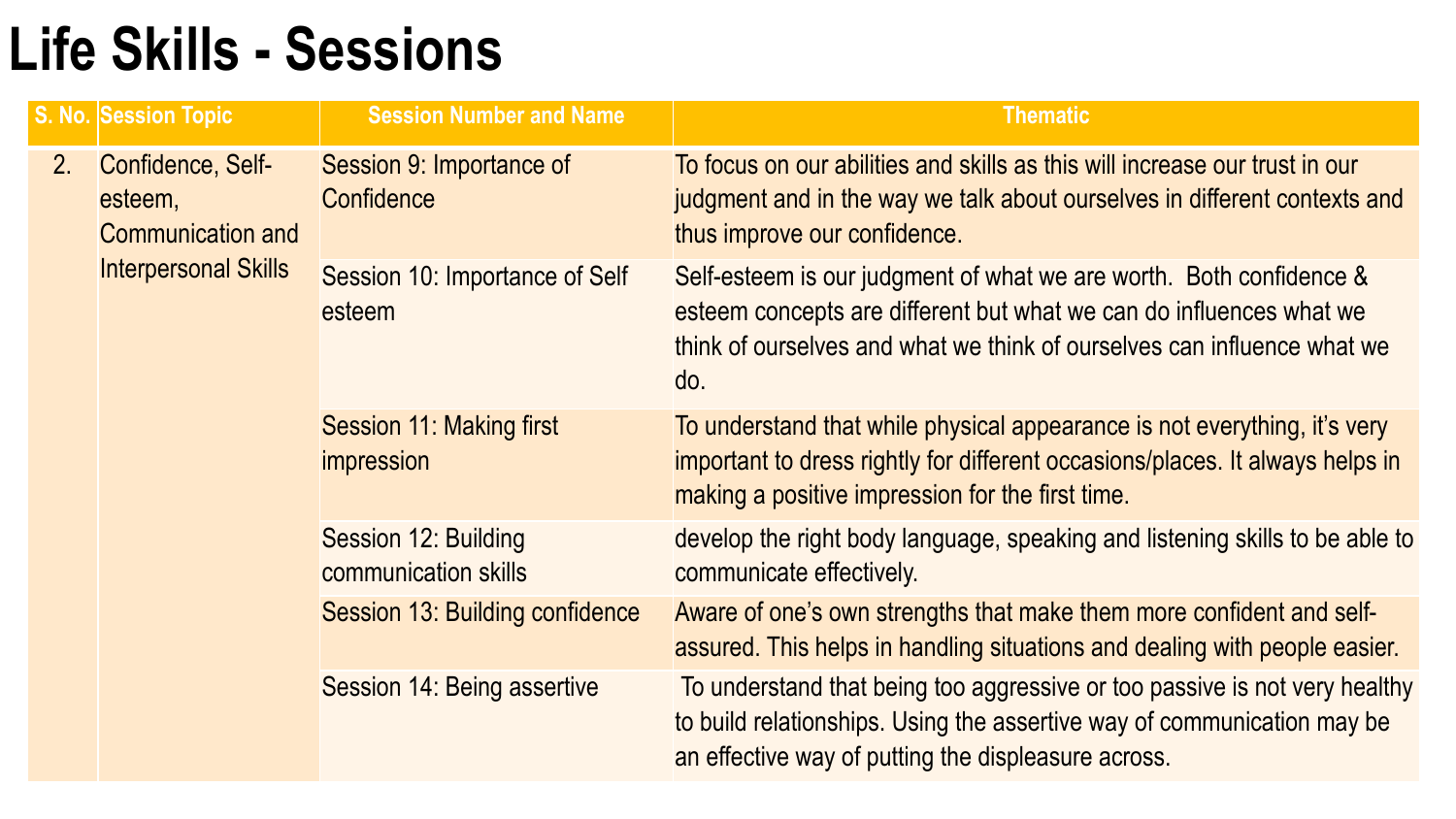|                                                           | <b>Sr. No. Session Topic</b>                                                                       | <b>Session Number and Name Thematic</b>                                                                                                                                                                                   |                                                                                                                                                                                |
|-----------------------------------------------------------|----------------------------------------------------------------------------------------------------|---------------------------------------------------------------------------------------------------------------------------------------------------------------------------------------------------------------------------|--------------------------------------------------------------------------------------------------------------------------------------------------------------------------------|
| 3 <sub>1</sub>                                            | Leadership                                                                                         | Session 15: Personal Leadership                                                                                                                                                                                           | Working towards one's goals requires leadership and perseverance, and<br>one has to strive to develop oneself to achieve life goal                                             |
| <b>Adaptability and</b><br>4.<br><b>Creative Thinking</b> | Session 16: Adaptability and<br><b>Creativity as factors of Positive</b><br><b>Decision Making</b> | Creative thinking is what helps us adapt to different situations. As we make<br>plans and set goals for our future it is important to adapt to changing<br>scenarios                                                      |                                                                                                                                                                                |
|                                                           |                                                                                                    | Session 17: Importance of<br><b>Resilience</b>                                                                                                                                                                            | Resilience is what helps us overcome our struggles and problems. We all<br>have qualities in us that make us resilient and we must focus on building our<br>resiliency assets. |
| 5.<br><b>Responsibility</b>                               | Session 18: Importance of<br><b>Responsibility</b>                                                 | It is a duty or obligation to complete a certain task. It involves being<br>accountable for something. It is a reflection of our integrity towards what we<br>do contributes to our success at work and all areas of life |                                                                                                                                                                                |
|                                                           | Session 19: Understanding<br>relationships and responsibilities                                    | Comparison between their family and workplace and understand that the<br>way they have responsibility towards family as well as workplace.                                                                                |                                                                                                                                                                                |
|                                                           |                                                                                                    | Session 20: Handling<br>responsibility                                                                                                                                                                                    | Develop the ability to understand their responsibility towards their family,<br>friends, peers and workplace.                                                                  |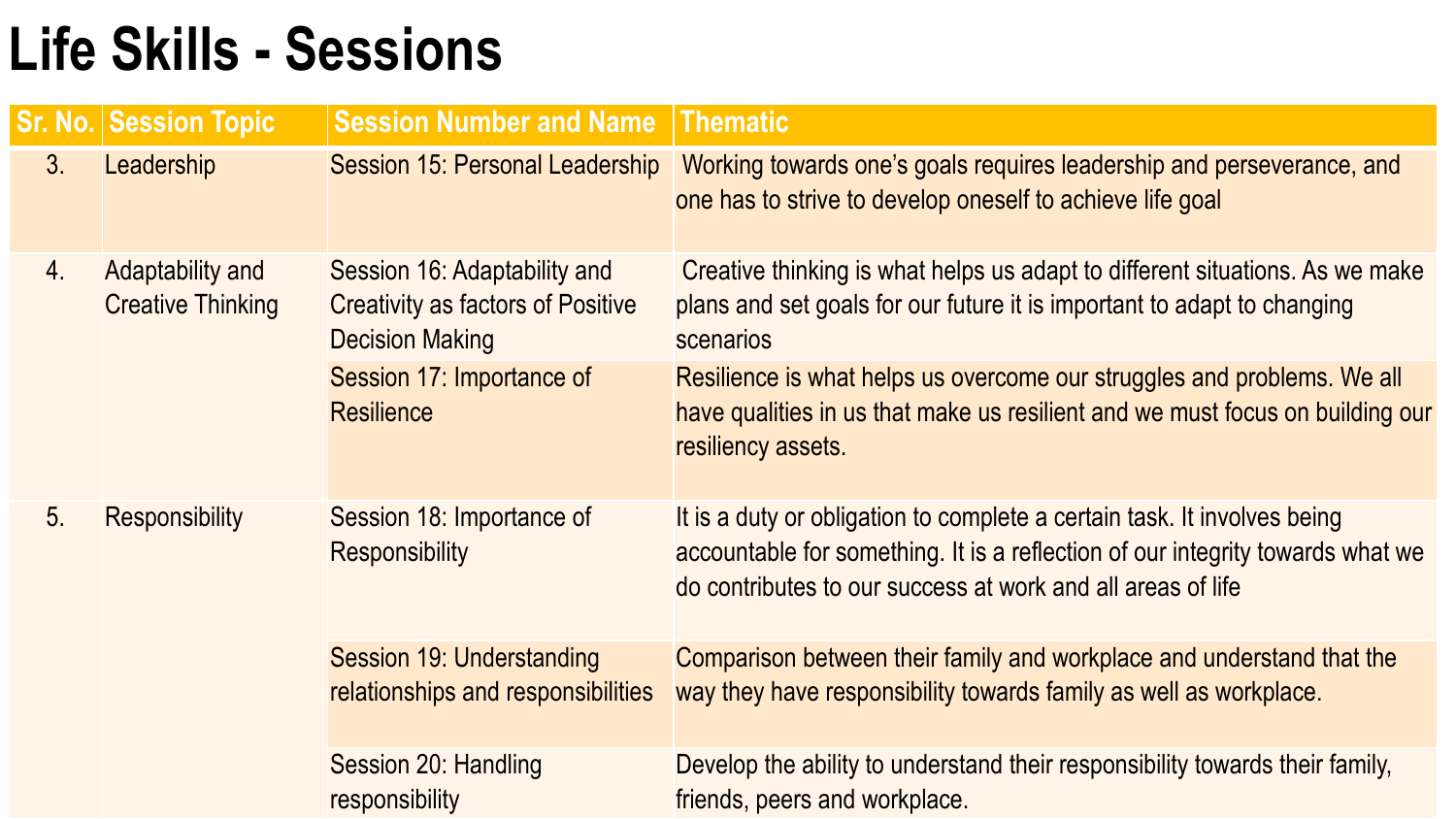| Sr.<br>No. | <b>Session</b><br><b>Topic</b> | <b>Session Number and Name Thematic</b> |                                                                                                                                                                                                                                                                                          |
|------------|--------------------------------|-----------------------------------------|------------------------------------------------------------------------------------------------------------------------------------------------------------------------------------------------------------------------------------------------------------------------------------------|
| 6.         | Gender                         | <b>Stereotypes</b>                      | Session 21: Challenging Gender Gender is a social construct. We limit people's roles in society based on<br>stereotypical thinking of what men and women should do. We must change our<br>perspective to accept what people can do regardless of gender and gender role<br>expectations. |
|            |                                | Session 22: Sexual Abuse                | Ability to identify signs of harassment/abuse at workplace and how to effectively<br>handle it.                                                                                                                                                                                          |
|            |                                | <b>Session 23: Gender Equality</b>      | It would help remove some gender barriers/biases that could exist in the<br>participants and how they could contribute towards reducing them                                                                                                                                             |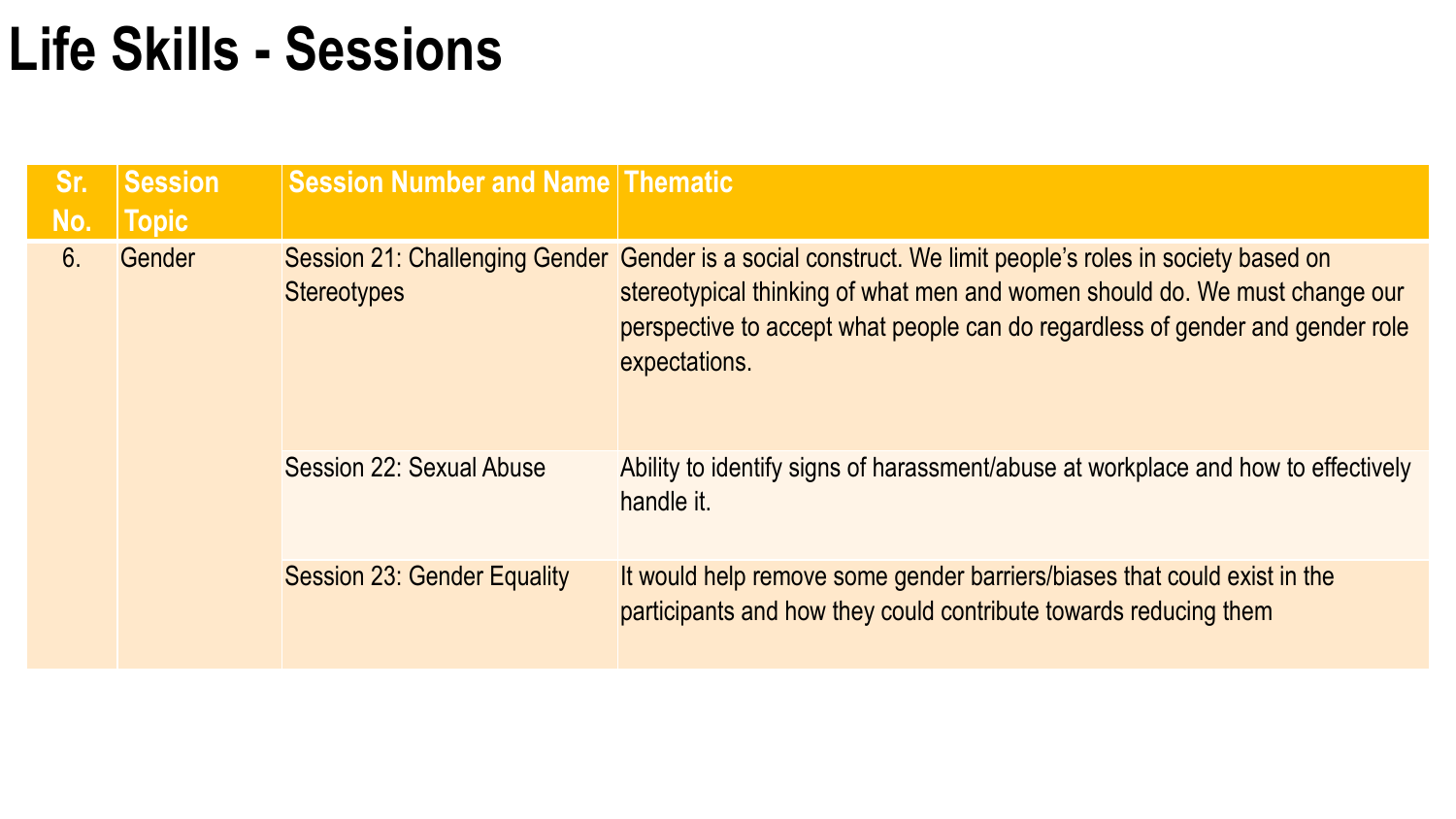### **Financial Literacy - Sessions**

|                 | Sr. No. Session Topic | <b>Session Number and Name</b>               | <b>Thematic</b>                                          |
|-----------------|-----------------------|----------------------------------------------|----------------------------------------------------------|
| $\mathbf 1$     | <b>Money</b>          | Session 1: What is Money                     |                                                          |
| $\overline{2}$  | S.M.A.R.T Goals       | Session 2: Setting your own S.M.A.R.T goals. |                                                          |
| 3               | <b>Savings</b>        | <b>Session 3: Importance of Savings</b>      | Learners develop their financial skills by understanding |
| $\overline{4}$  | <b>Budgeting</b>      | Session 4: Balance the wants and needs       | the importance of money and how to handle it             |
| 5               | Insurance             | Session 5: Protecting oneself with insurance |                                                          |
| $6\overline{6}$ | <b>Banking</b>        | <b>Session 6: Banking Operations</b>         |                                                          |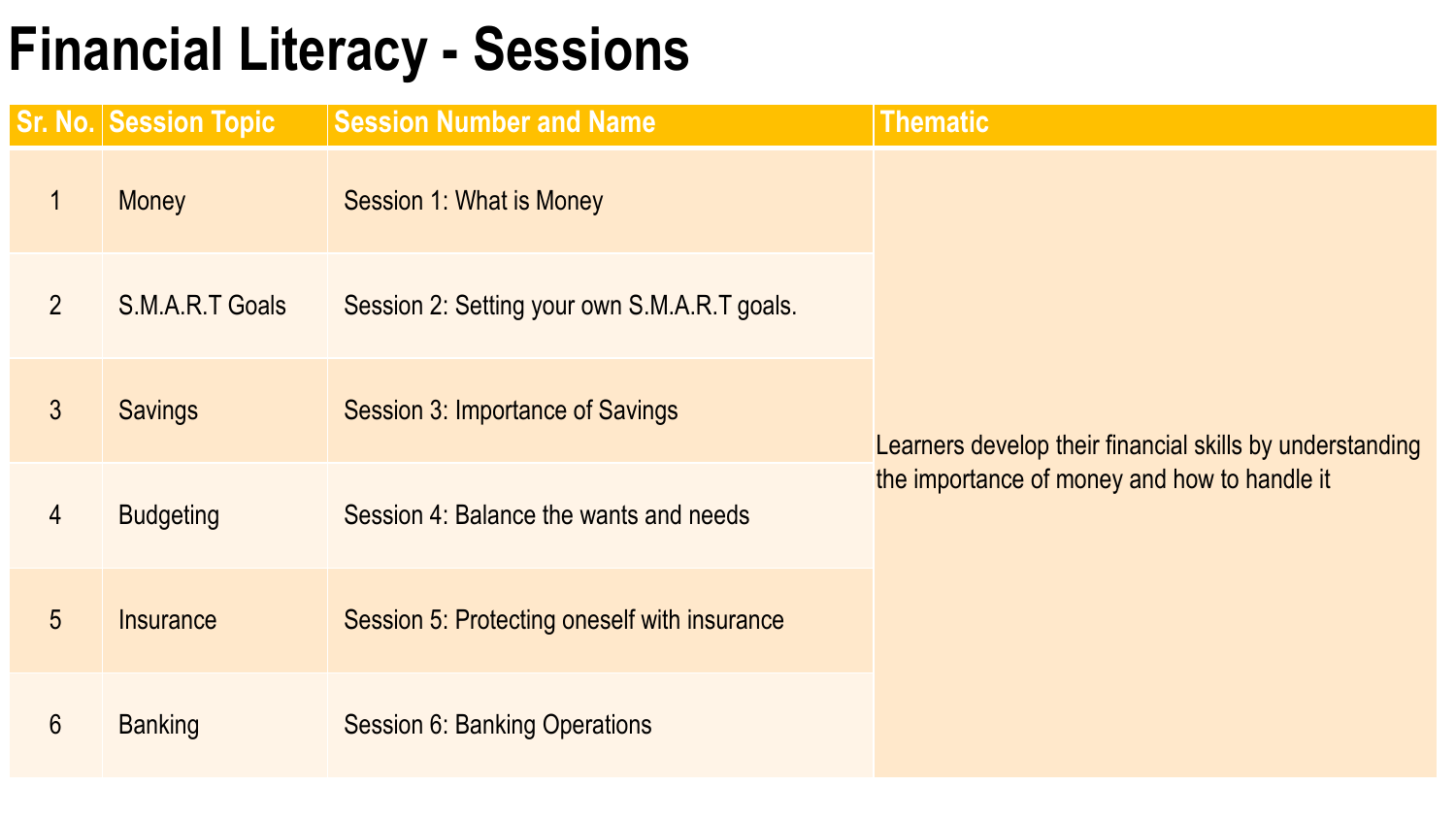## **Sessions - Work Place Readiness**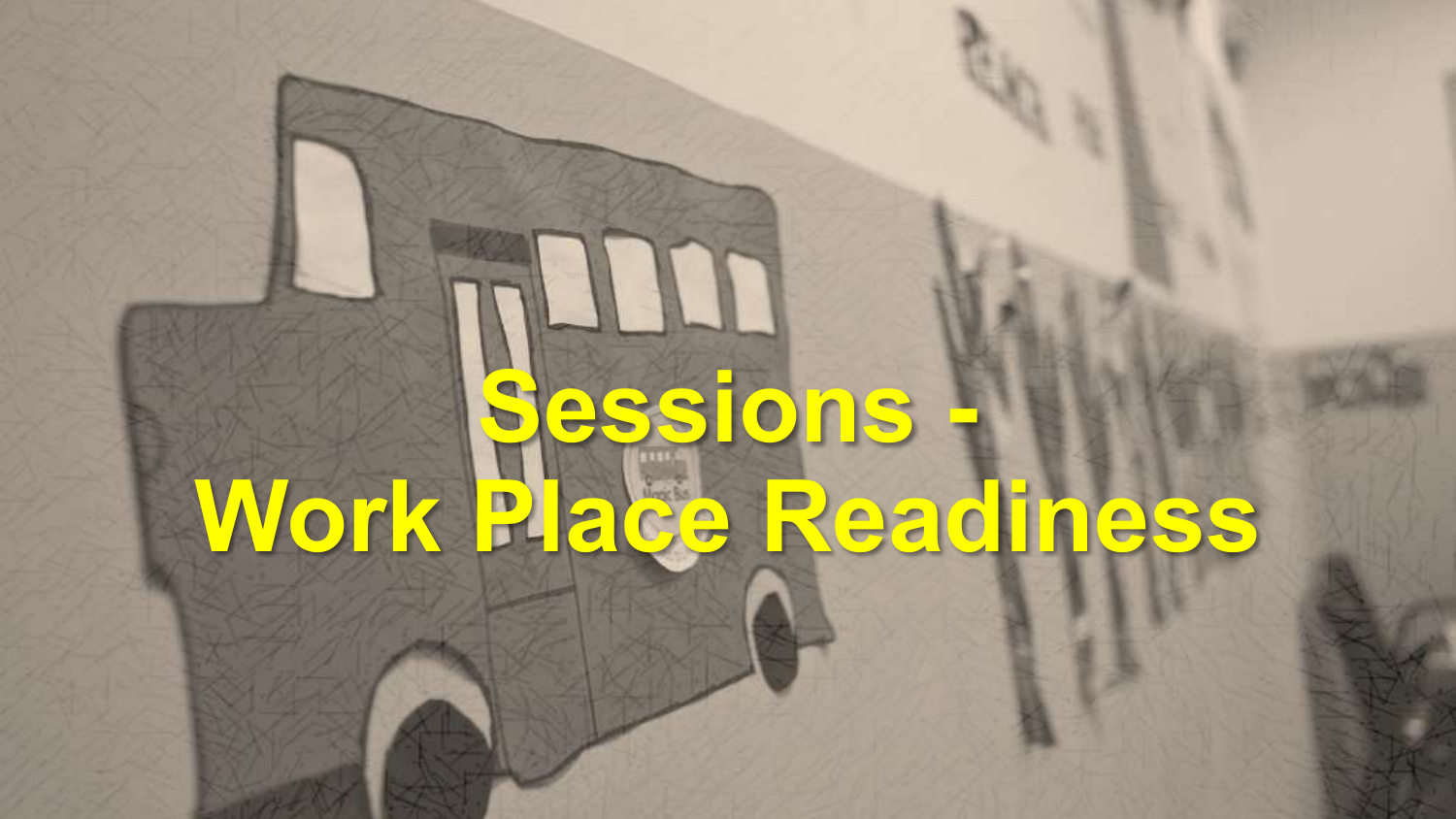#### **Work Place Readiness - Working in Teams & Managing Relationships**

| Sr. No.          | <b>Session Topic</b>         | <b>Session Number and Name</b>                           | <b>Thematic</b>                             |
|------------------|------------------------------|----------------------------------------------------------|---------------------------------------------|
| $\mathbf 1$      | <b>Criticism</b>             | Session 1: Dealing with criticism                        | Managing relationship with                  |
| $\overline{2}$   | <b>Assertive</b>             | Session 2: Saying No!                                    | managers and seniors.                       |
| 3 <sup>2</sup>   | <b>Respect</b>               | <b>Session 3: Respecting Others</b>                      |                                             |
| $\overline{4}$   | <b>Clarification</b>         | Session 4: Asking questions to clarify                   |                                             |
| 5                | <b>Criticism and Refusal</b> | Session 5: Dealing with criticism and saying no. (Recap) | Developing skills to work in                |
| $6 \overline{6}$ | <b>Team work</b>             | Session 6: How to work in a team                         | teams and handle conflicts within<br>teams. |
| $\overline{7}$   | <b>Conflicts</b>             | <b>Session 7: Handling Differences</b>                   |                                             |
| 8                | Feedback                     | Session 8: Giving and listening to feedback              |                                             |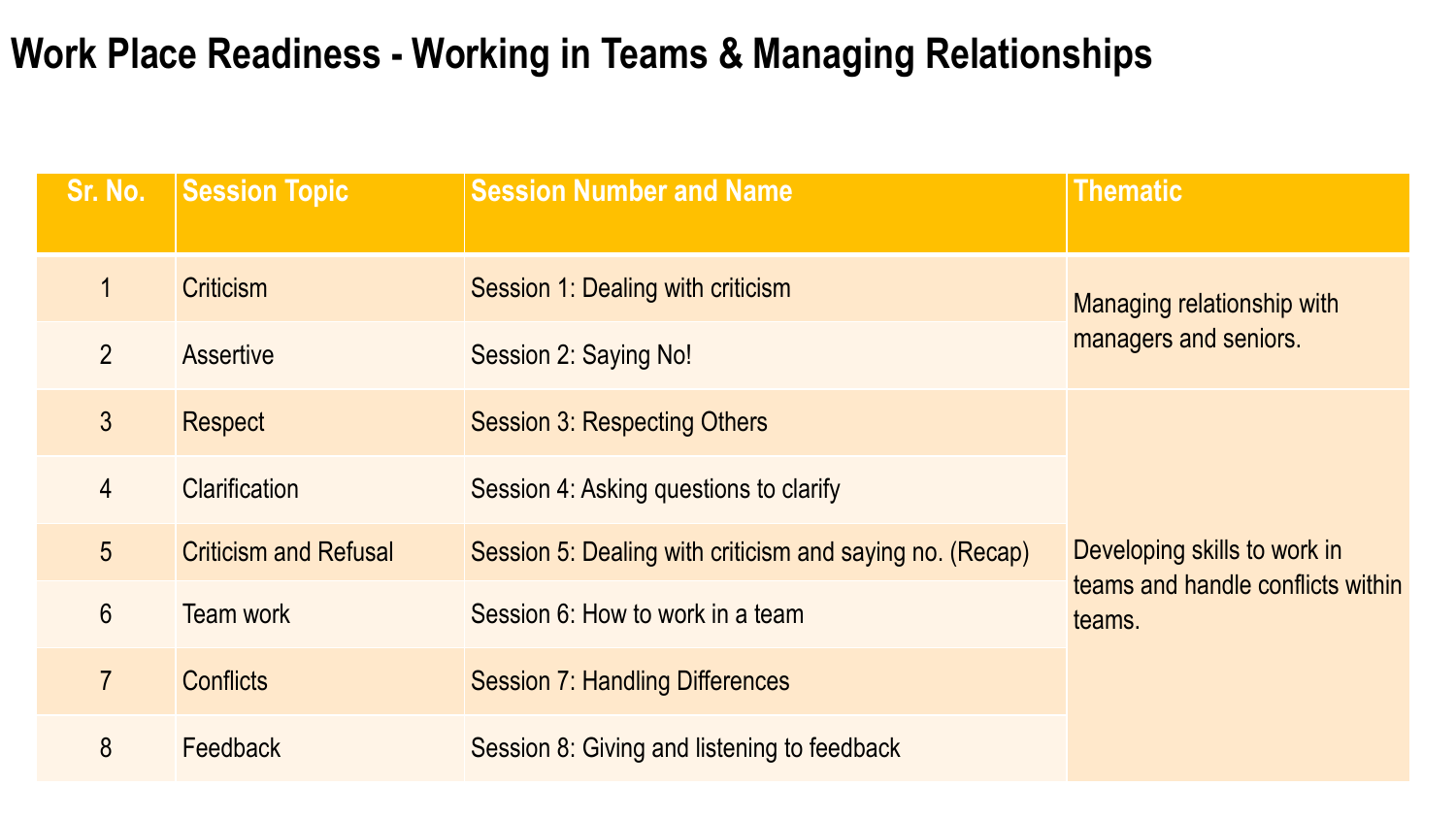### **Work Place Readiness - Myself at Work**

|                                          | Sr. No.   Session Topic        | <b>Session Number and Name</b>                                                  | <b>Thematic</b>                                    |
|------------------------------------------|--------------------------------|---------------------------------------------------------------------------------|----------------------------------------------------|
| $\mathbf 1$                              | <b>Professional Conduct</b>    | <b>Session 1: Positive Attitude</b>                                             | Learning to carry oneself with dignity at          |
|                                          |                                | Session 2: Hygiene and Dress                                                    | workplace.                                         |
|                                          |                                | Session 3: Correct Body Language                                                |                                                    |
| 2 <sup>1</sup><br><b>Time Management</b> | Session 4: Working Effectively | Building the skills to effectively manage                                       |                                                    |
|                                          |                                | <b>Session 5: Managing Time</b>                                                 | time.                                              |
|                                          |                                | <b>Session 6: Assessing Time Management Skills</b>                              |                                                    |
|                                          |                                | Session 7: Planning the activities.                                             |                                                    |
| $3\overline{3}$                          |                                | Equality and Rights at Work Session 8: Rights and Responsibilities At Workplace | Understanding one's rights and                     |
|                                          |                                | Session 9: Safety at workplace                                                  | responsibilities towards the company and<br>peers. |
|                                          |                                | <b>Session 10: Diversity Acceptance</b>                                         |                                                    |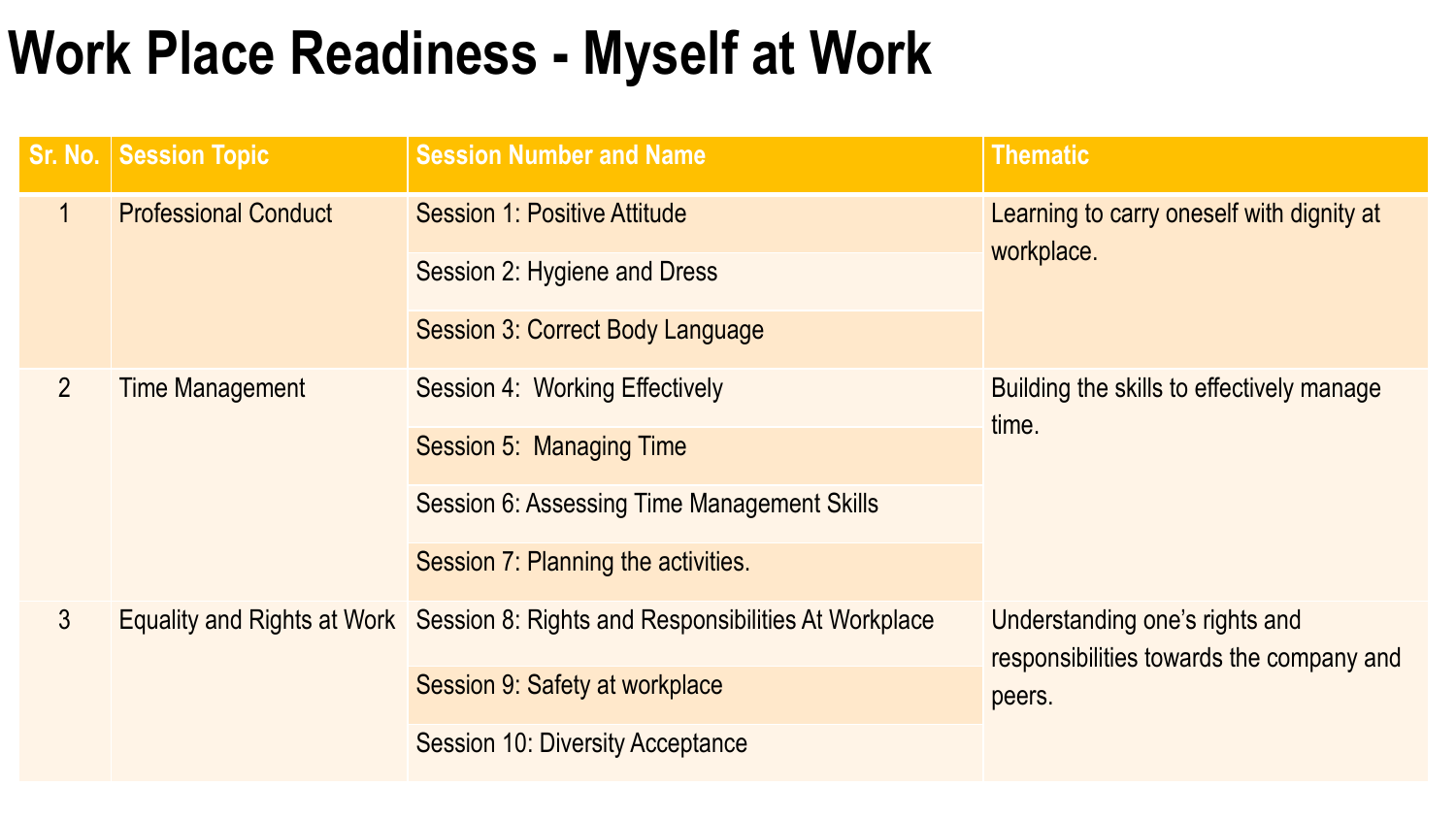# **Sessions - Financial Literacy, Spoken English and IT**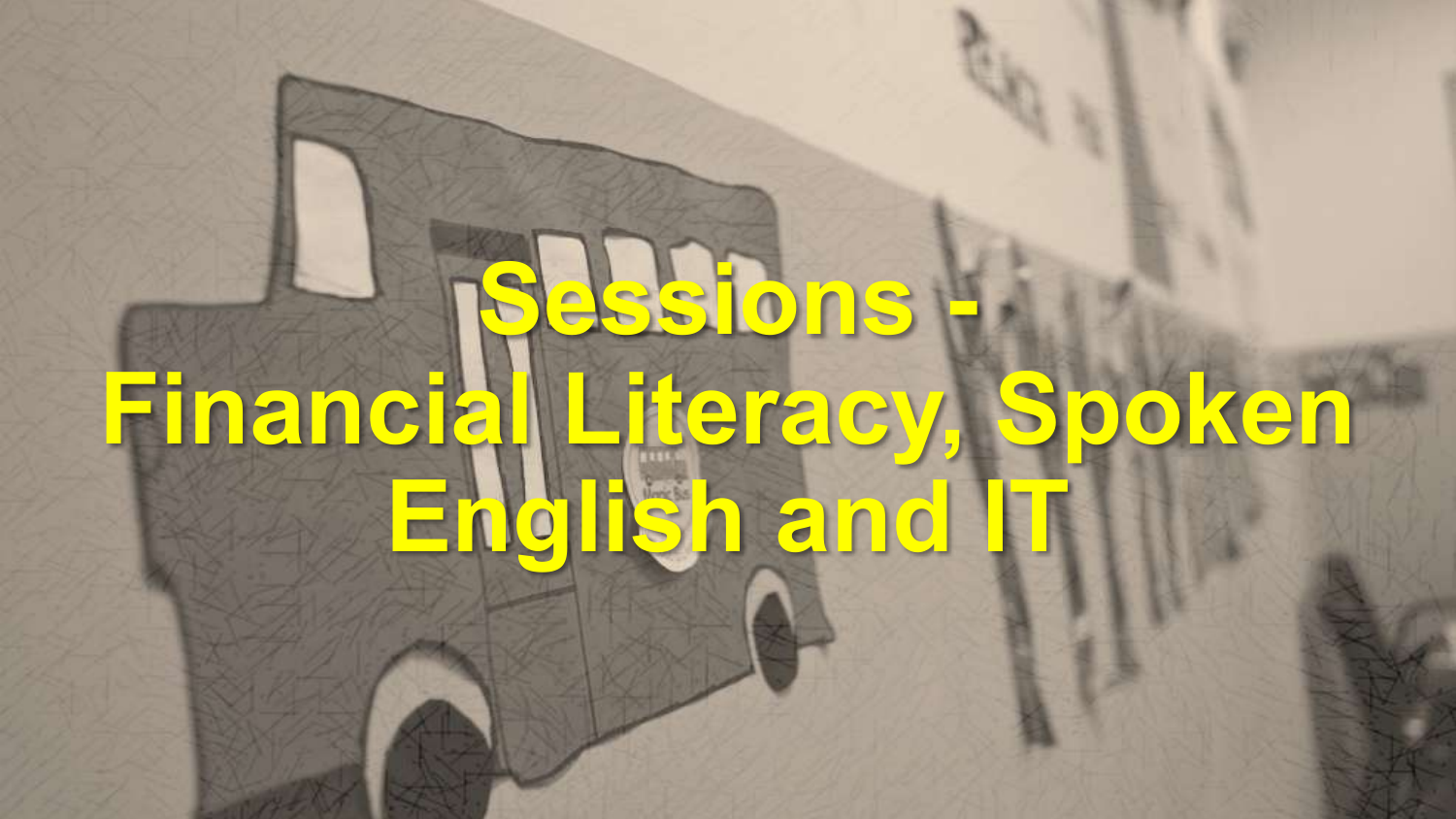### Financial Literacy

|                | Sr. No. Session Topic | <b>Session Number and Name</b>                | <b>Thematic</b>                                                                         |
|----------------|-----------------------|-----------------------------------------------|-----------------------------------------------------------------------------------------|
| $\mathbf 1$    | <b>Money</b>          | Session 1: What is Money?                     | Learners develop their financial skills by<br>understanding the importance of money and |
| $\overline{2}$ | S.M.A.R.T Goals       | Session 2: Setting your own S.M.A.R.T goals.  | how to handle it.                                                                       |
| 3 <sup>1</sup> | <b>Savings</b>        | Session 3: Importance Of Savings              |                                                                                         |
| $\overline{4}$ | <b>Budgeting</b>      | Session 4: Balance the wants and needs        |                                                                                         |
| 5              | <b>Insurance</b>      | Session 5: Protecting oneself with insurance. |                                                                                         |
| $6\phantom{1}$ | <b>Banking</b>        | <b>Session 6: Banking Operations</b>          |                                                                                         |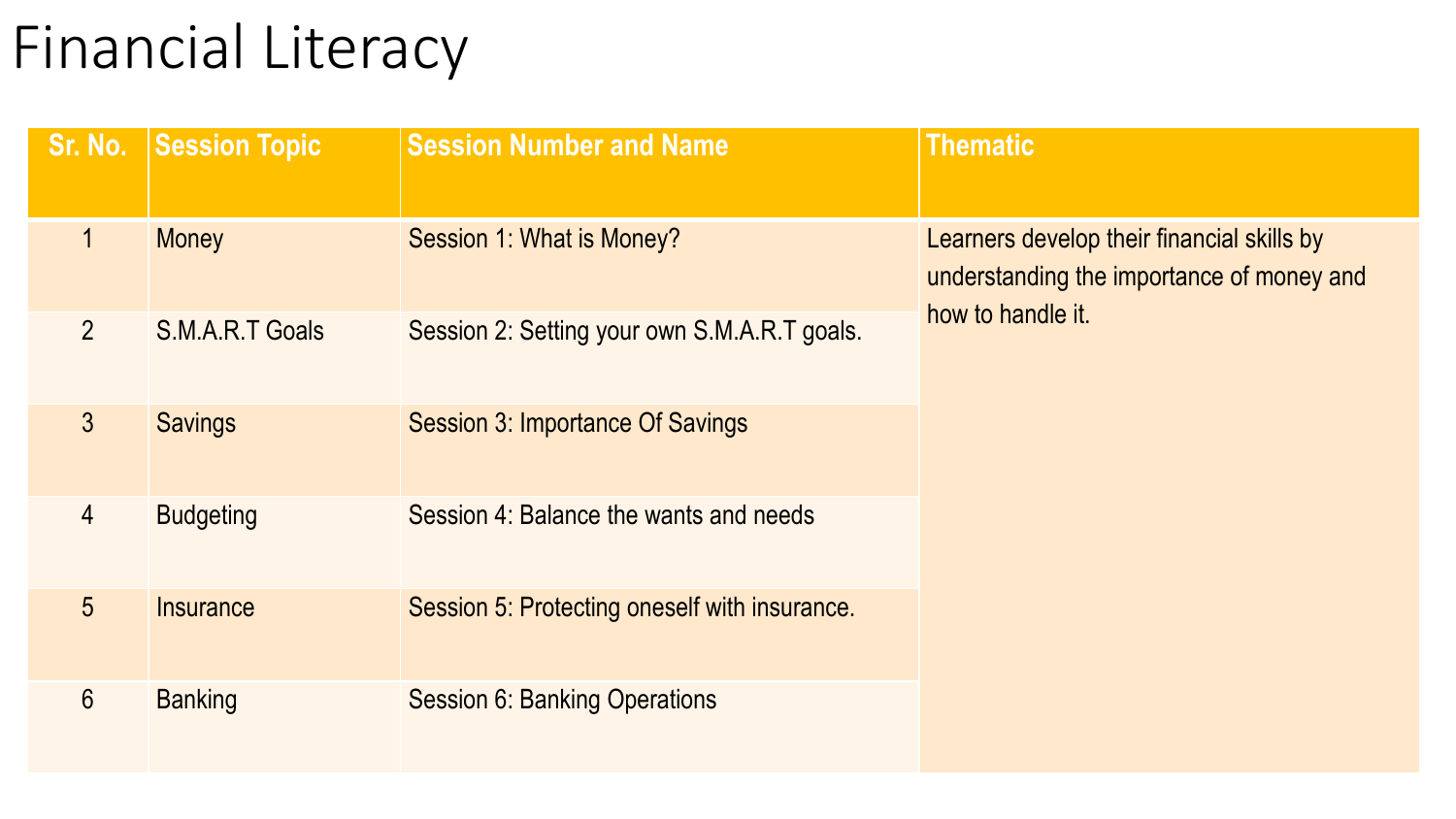### **Spoken English Sessions**

| <b>Sessions</b>                 |                                                 |                     |  |
|---------------------------------|-------------------------------------------------|---------------------|--|
| Greetings & introduction        | Listening well                                  | How to go interview |  |
| Self & others introduction      | Use of 1st, 2nd, do, does & not                 | <b>Handshakes</b>   |  |
| Giving personal details         | Dressing up for college                         | Use of new words    |  |
| <b>Talking politely</b>         | Checking information                            | Working as a team   |  |
| <b>Polite conversation</b>      | Use of is, isn't it, too, also                  |                     |  |
| Buying a phone                  | Presentation                                    |                     |  |
| Giving complete details         | Being polite with customer                      |                     |  |
| Contractions                    | Use of can & polite talk                        |                     |  |
| <b>Describing products</b>      | Interrupting people                             |                     |  |
| <b>Communication process</b>    | Use of too much and other new words             |                     |  |
| Use of since, have been         | Making the customer feel imp.                   |                     |  |
| Use of these, those, this, that | Use of we, they, have,<br>has, do does          |                     |  |
| Wh- questions, how              | Use of -ly words, as soon as, by, before, after |                     |  |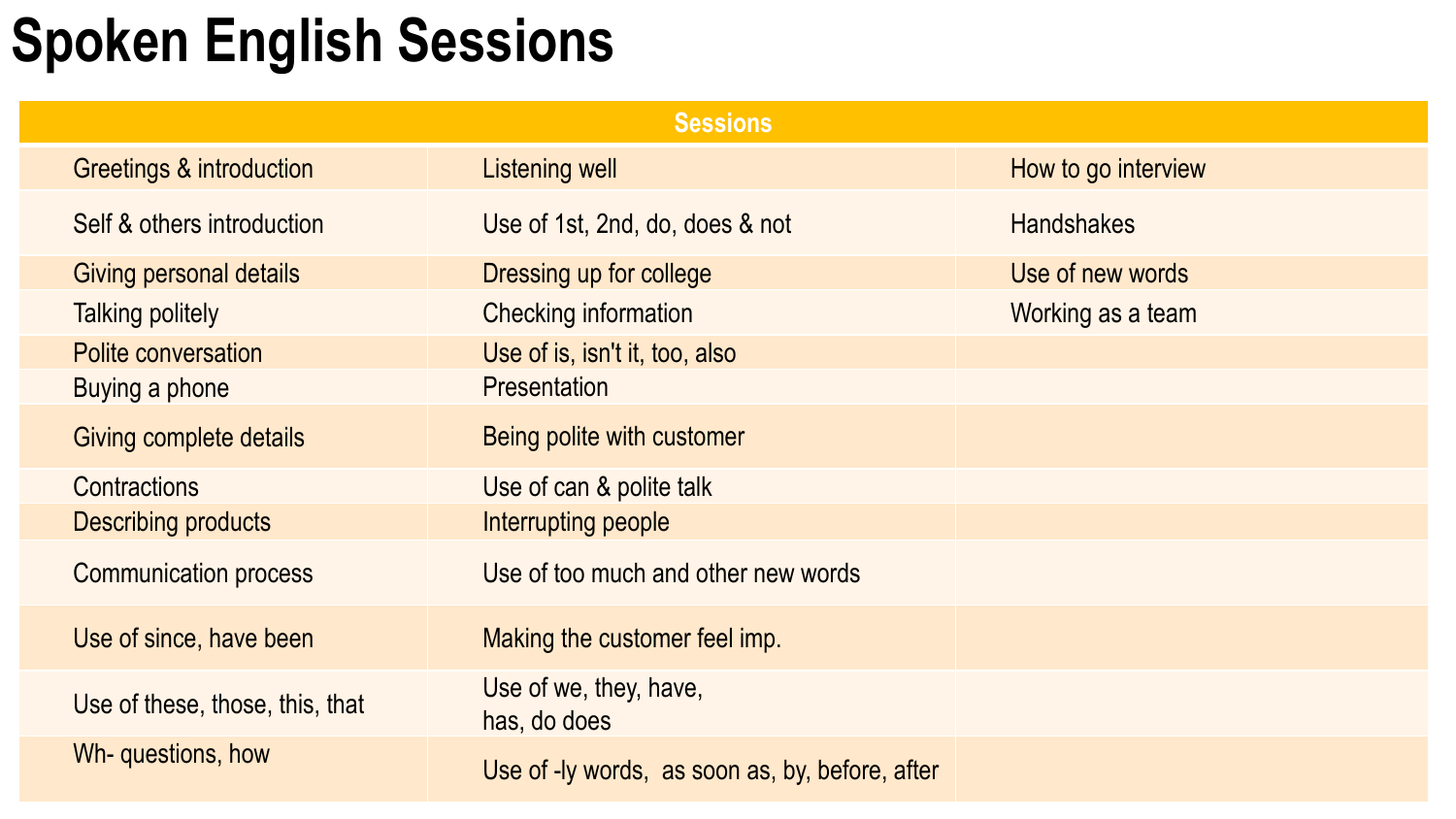### **IT Skills**

| <b>Sessions</b>                           |                       |  |
|-------------------------------------------|-----------------------|--|
| <b>Introduction about Computer</b>        | <b>Ms Power Point</b> |  |
| <b>Computer components</b><br>and its use | <b>Ms Word</b>        |  |
| <b>Short cuts</b>                         | <b>Ms Excel</b>       |  |
| Notepad & Word pad                        | Internet              |  |
| Search about information                  | E-commerce            |  |
| Open an Email account                     | <b>Job Search</b>     |  |